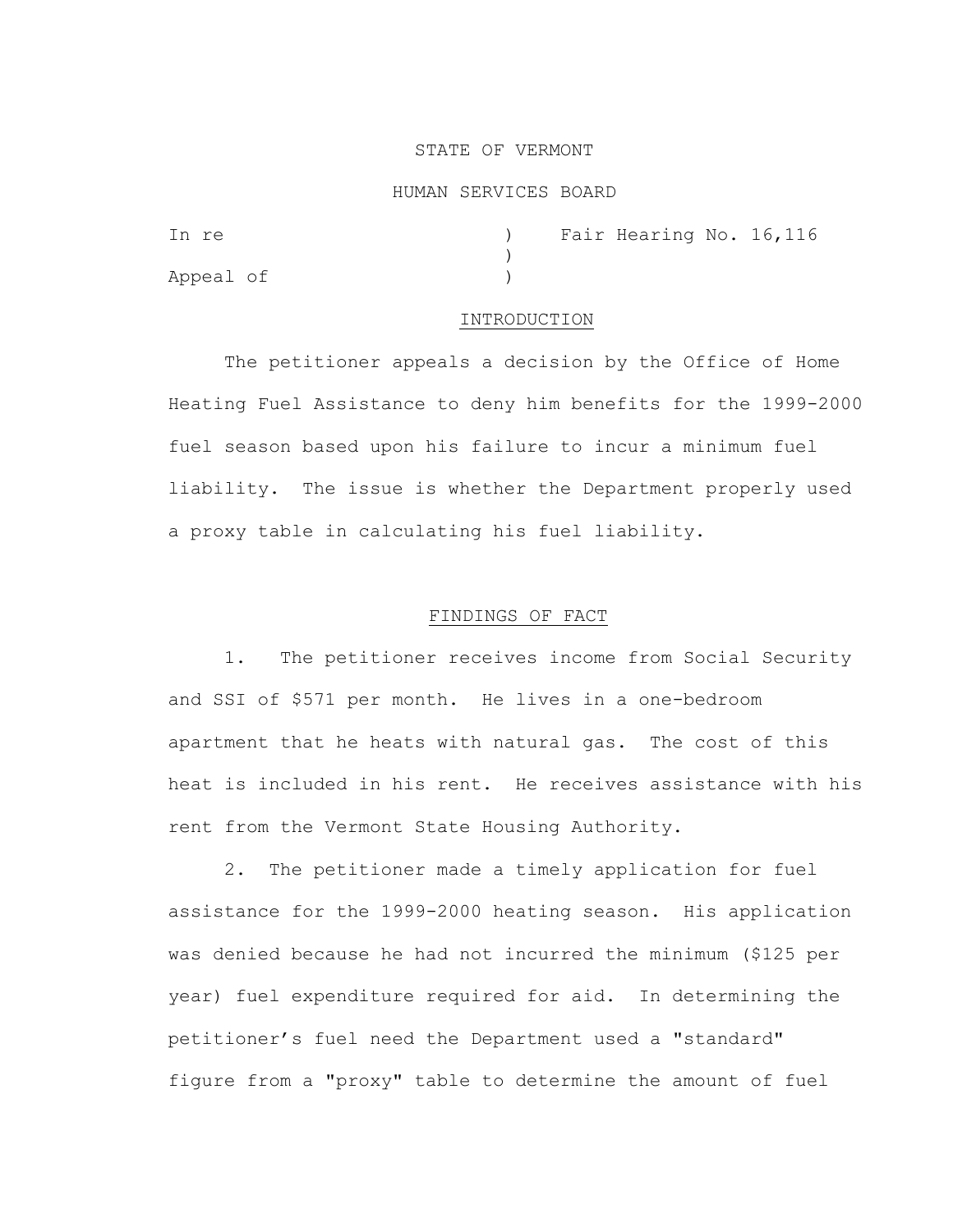used in his apartment. That standard--\$295--was reduced by the amount of the petitioner's allowance from the housing authority--\$204--which left an unmet need of \$91. Thus, the Department determined that the petitioner's fuel liability for the coming year did not exceed the program minimum and it denied him assistance. A notice to this effect was mailed to the petitioner in July 1999.

 3. The petitioner appealed that denial because he qualified for assistance last year when he lived in a different apartment that used bottled propane for heat.

## ORDER

The decision of the Department is affirmed.

### REASONS

The income eligibility requirements for the fuel assistance program are set out by the provisions of state law found at 33 V.S.A. Sec 2600 et. seq. Prior to this year, the legislature required the fuel office to initiate a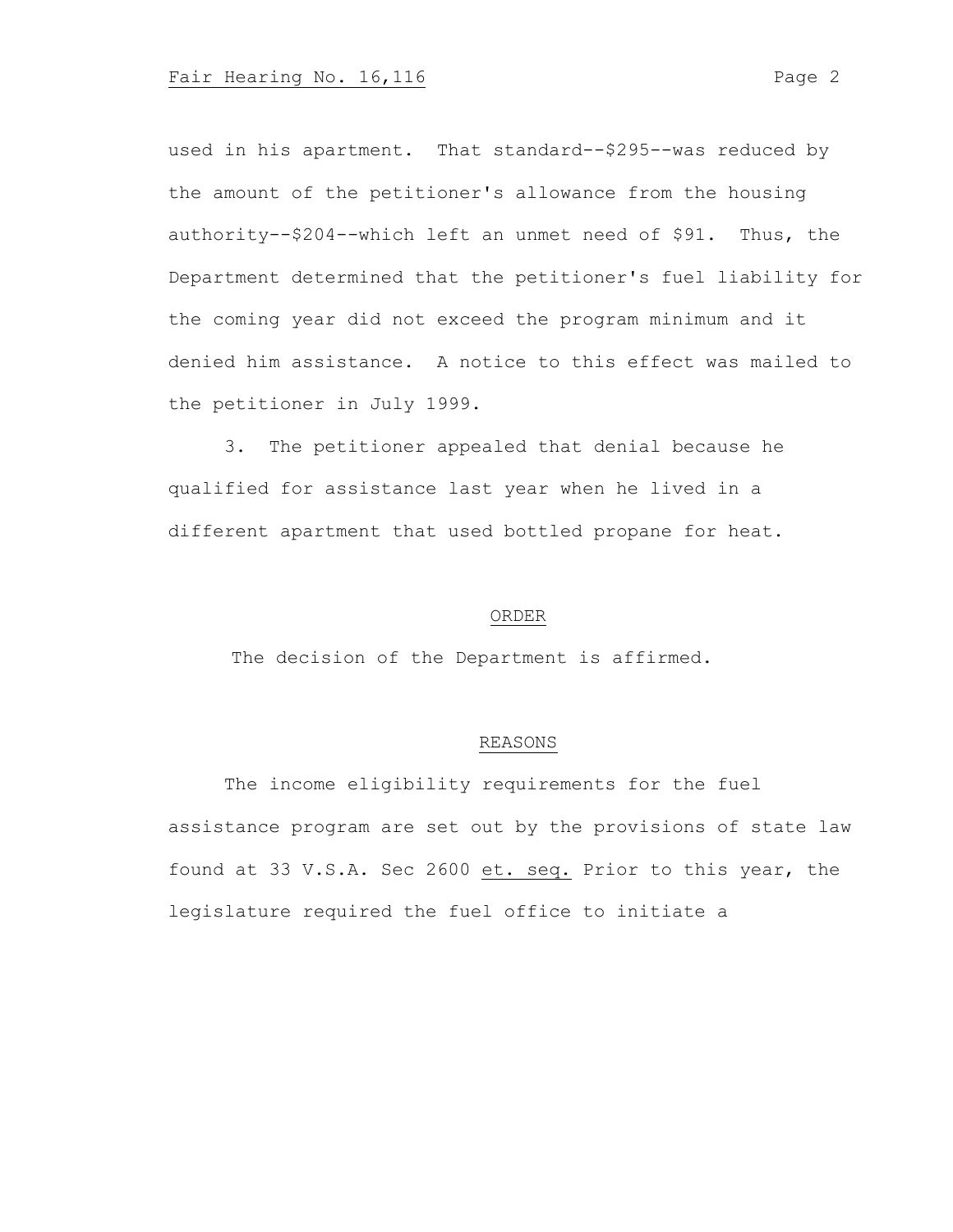determination on eligibility by obtaining the actual fuel consumption figures of the household for the prior year. $<sup>1</sup>$  33</sup> V.S.A. § 2604(b). On June 1, 1999, the legislature amended that section to read as follows:

The secretary shall by rule establish a table that contains amounts that will function as a proxy for applicant households' annual heating fuel cost for the previous year. The season fuel expenditure estimates contained within such table shall closely approximate the actual home heating costs experienced by participants in the home heating fuel assistance program. Such table shall be revised no less than every three years based on data supplied by certified fuel suppliers to the office of home heating fuel assistance as required by rule. The secretary shall also establish by rule minimum amounts of annual home heating fuel costs that vary based on the household's size and annual income.

No. 59, An Act Relating to the Home Heating Fuel Assistance Program, (S.98), Sec. 2.

Section 9 of the same statute mandates that the provisions take effect on the date of passage, June 1, 1999, and authorized the Secretary to use "expeditious rule-making procedures" to effectuate the provisions. Id. On July 16, 1999, the Secretary, through the Commissioner of Social Welfare, issued proposed regulations reflecting these legislative changes, which were to take effect on September

 $1$  During the initial year of the program when no records had been kept of consumption amounts and for persons who have no history of consumption use, proxy tables were used.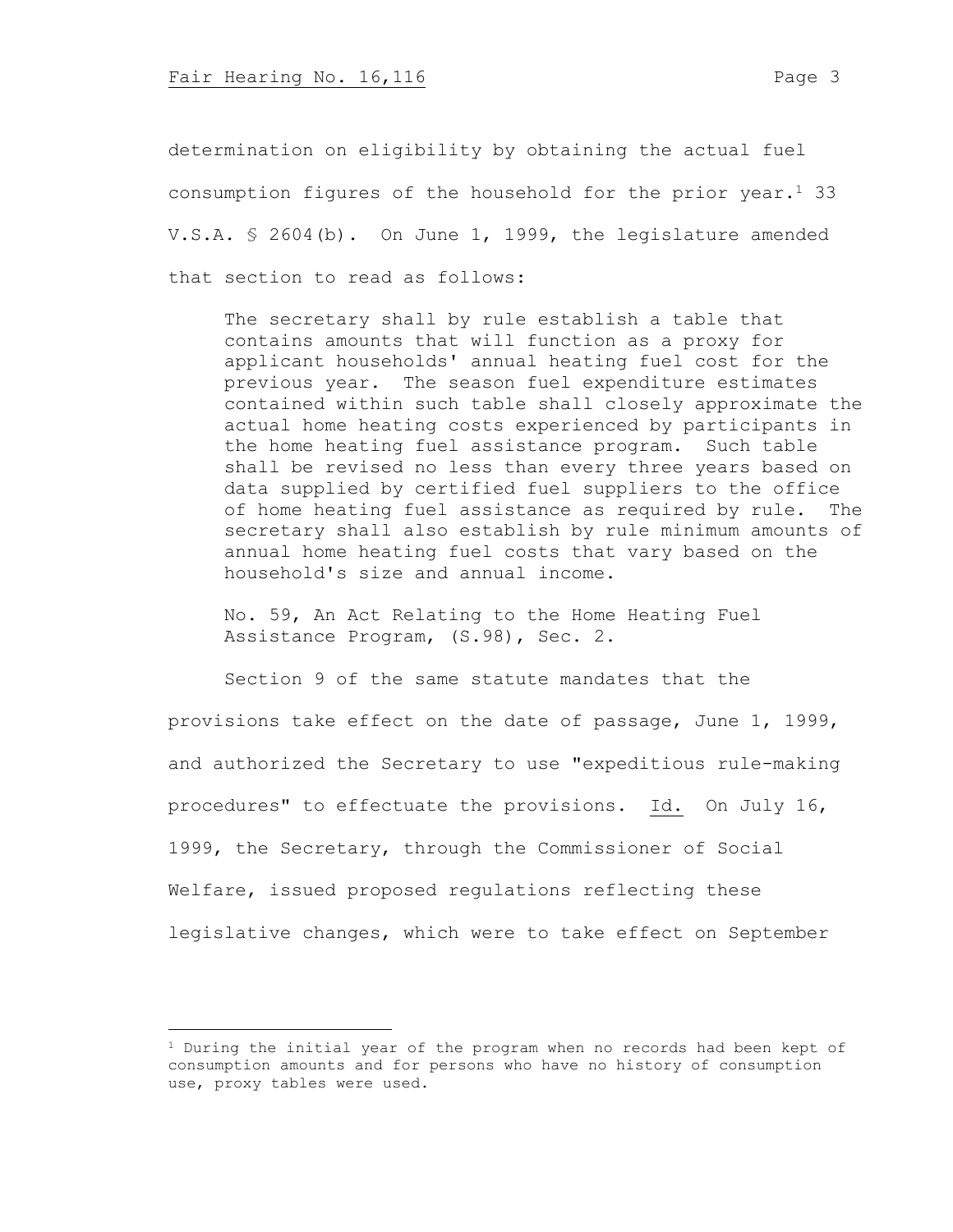15, 1999. They were actually formally adopted as of September 22, 1999.

The regulations of the Department which were in effect at the time of the petitioner's application provided that the "annual heating fuel cost is determined for the eligible household based on actual reported costs for its primary heating source for the prior twelve-month period from May 1 through April 30". W.A.M. 2906.2(b), eff. 11/1/97. The amended regulation provides that "an annual primary heating fuel cost is determined for eligible households based on standard heating cost tables (referred to as 'proxy tables') identified in sub-section 2906.4 below." W.A.M. 2906.2(b), eff. 9/22/99. The bulletin accompanying the proposed changes states that the new proxy tables were:

> . . . developed in consultation with the Vermont Energy Investment Corporation and are derived from data on actual home heating consumption by fuel assistance household during the past two fuel seasons. The tables represent typical consumption of recipient households in the categories represented. Factors considered in developing the tables include: housing type, number of bedrooms, rental and home ownership, fuel used, secondary heat source, cost of fuel, number of household occupants, and long-term average heating degree days by region of state.

> > State of Vermont, Agency of Human Services, Social Welfare Bulletin, No. 99-16, Pg. 5, 7/16/99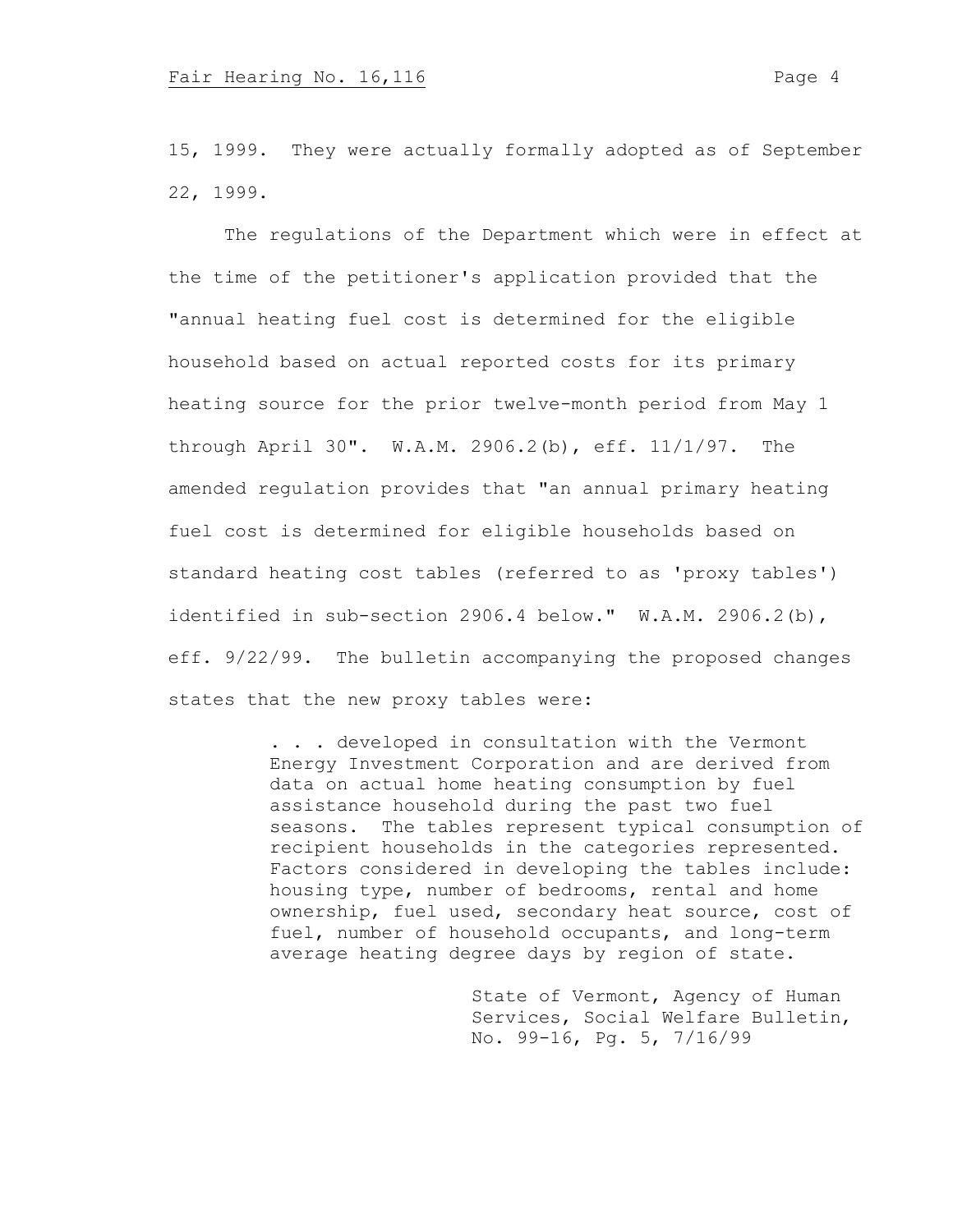The effect of the new regulations is not only to abandon the prior calculation of the applicant's actual fuel usage in favor of the "proxy" table, but also to require the use of a new "proxy" table which has values considerably lower (approximately \$200 per year for some fuel types) than the prior "proxy tables" (used for persons with no fuel usage history). See W.A.M. 2906.4, eff. Sept. 1, 1996. This reduction presumable occurred because of the new method of calculating the proxy table which requires a finding of the typical fuel consumption for participants in the program, and not for the general population. Any applicant whose eligibility was calculated using the old proxy table or an actual figure less than the new proxy table will be affected by this change.

The language used by the legislature in its June 1, 1999, amendment clearly mandated the Department to revise its proxy table to reflect the typical usage of participants and to use this table in lieu of any actual costs. Although the regulations reflecting these changes did not formally go into effect until September 22, 1999, the Department's old regulations were rendered obsolete on June 1, 1999, because they conflicted with the authorizing statute. At that point, the Department was required to make decisions consistent with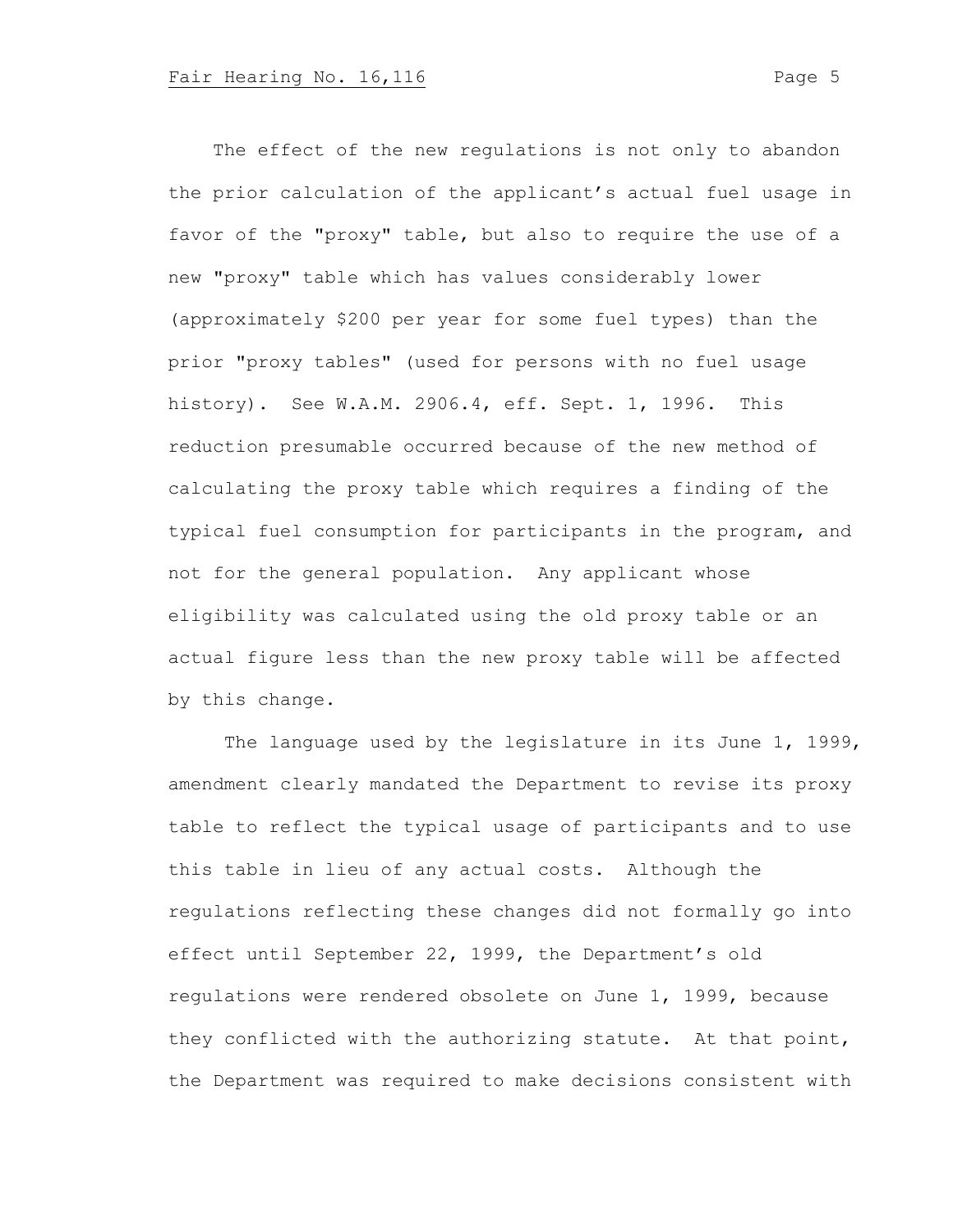the statutory mandate, which it has done in this case when it calculated the petitioner's eligibility based on the new proxy tables rather than her actual usage.

The other steps used in the determination of eligibility in this case have not changed. Under its regulations, the heating assistance office is required to look first at the annual primary heating fuel cost from the new "proxy" table at W.A.M. 2906.4 and P-2905. For the petitioner, who lives in a one-bedroom apartment that is heated with natural gas, that annual amount is \$295. From that amount, the Department is required to deduct any heating allowance the applicant may receive from the state housing authority to obtain the net annual heating fuel cost. W.A.M. P-2906.2(B). Those standards are found in a table at  $P-2905(C)$ . For the petitioner (again based upon the size of his dwelling and the type of fuel) the allowance is \$204 annually. When that heating allowance (\$204) is deducted from the annual primary heating fuel cost (\$295) the result is \$91 for the net annual heating fuel cost.

The next step in the eligibility process is a comparison of that net annual heating fuel cost figure with figures found in a table of minimum heating fuel costs. W.A.M. 2906(C). That table operates on a sliding scale depending upon the